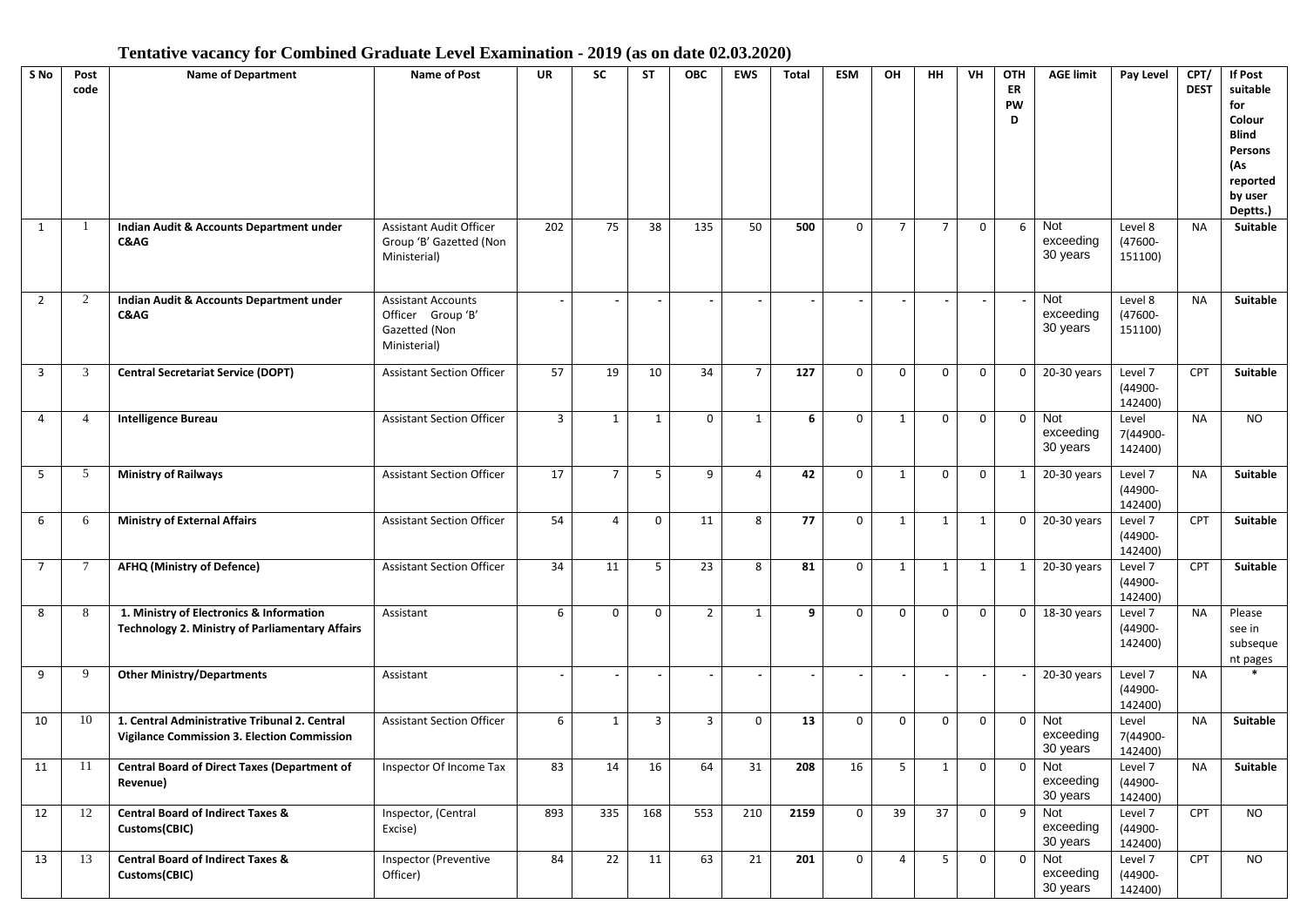| 14 | 14     | <b>Central Board of Indirect Taxes &amp;</b><br>Customs(CBIC)                                                                                                                                                                                                  | Inspector (Examiner)                      | 55             | 22             | 8              | 27             | 11             | 123 | $\mathbf 0$  | 3            | 3              | $\mathbf 0$ | $\mathbf 0$    | Not<br>exceeding<br>30 years | Level 7<br>(44900-<br>142400)    | CPT       | <b>NO</b>       |
|----|--------|----------------------------------------------------------------------------------------------------------------------------------------------------------------------------------------------------------------------------------------------------------------|-------------------------------------------|----------------|----------------|----------------|----------------|----------------|-----|--------------|--------------|----------------|-------------|----------------|------------------------------|----------------------------------|-----------|-----------------|
| 15 | 15     | <b>Enforcement Directorate (Deptt. of Revenue)</b>                                                                                                                                                                                                             | Asstt. Enforcement<br>Officer             | 31             | $\overline{7}$ | 5              | 20             | $\overline{7}$ | 70  | $\mathbf 0$  | $\mathbf 0$  | $\mathbf 0$    | $\Omega$    | $\mathbf 0$    | upto 30<br>years             | Level 7<br>(44900-<br>142400)    | <b>NA</b> | <b>NO</b>       |
| 16 | 16     | <b>Central Bureau of Investigation</b>                                                                                                                                                                                                                         | Sub Inspectors                            | 32             | 12             | $\overline{3}$ | 10             | $\mathbf 0$    | 57  | $\mathbf 0$  | 0            | $\Omega$       | $\Omega$    | $\mathbf 0$    | 20-30 years                  | Level 7<br>(44900-<br>142400)    | <b>NA</b> | <b>NO</b>       |
| 17 | 17     | Ministry of Communications (Department of<br>Posts-SPN)                                                                                                                                                                                                        | Inspector Post                            | 28             | $\overline{7}$ | $\overline{2}$ | 6              | 4              | 47  | $\mathsf{o}$ | $\mathbf{1}$ | 4              | $\Omega$    | $\mathsf 0$    | 18-30<br>years               | Level 7<br>(44900-<br>142400)    | <b>NA</b> | <b>Suitable</b> |
| 18 | 18     | <b>Central Bureau of Narcotics</b>                                                                                                                                                                                                                             | Inspector                                 | $\overline{7}$ | $\overline{7}$ | $\overline{2}$ | 8              | $\overline{7}$ | 31  | $\mathsf 0$  | 0            | 0              | 0           | $\mathbf 0$    | Not<br>exceeding<br>30 years | Level 7<br>(44900-<br>142400)    | <b>NA</b> | No              |
| 19 | 19     | 1. Bureau of Police Research & Development 2.<br><b>Coast Guard Headquarters 3. Enforcement</b><br>Directorate (Deptt. of Revenue) 4. Ministry of<br><b>External Affairs (Central Passport Offices) 5.</b><br>Ministry of Textiles 6. Narcotics Control Bureau | Assistant                                 | 8              | 5              | $\mathbf 0$    | $\overline{3}$ | 0              | 16  | 0            | $\mathbf 0$  | 0              | 0           | 1              | Not<br>exceeding<br>30 years | Level 6<br>(35400-<br>112400)    | <b>NA</b> | Suitable        |
| 20 | 20     | <b>Ministry of Mines</b>                                                                                                                                                                                                                                       | Assistant/Superintendent                  | 10             | $\mathbf{1}$   | $\overline{2}$ | $\overline{3}$ | $\mathbf 0$    | 16  | $\mathbf 0$  | $\mathbf 0$  | $\mathbf{1}$   | $\mathbf 0$ | $\mathbf 0$    | Not<br>exceeding<br>30 years | Level 6<br>(35400-<br>112400)    | CPT       | Suitable        |
| 21 | 21     | <b>Comptroller &amp; Auditor General of India</b>                                                                                                                                                                                                              | <b>Divisional Accountant</b>              | 162            | 60             | 30             | 108            | 40             | 400 | $\mathsf{o}$ | 6            | 5              | $\mathbf 0$ | 5 <sup>5</sup> | Not<br>exceeding<br>30 years | Level 6<br>(35400-<br>112400)    | <b>NA</b> | Suitable        |
| 22 | 22     | <b>National Investigation Agency</b>                                                                                                                                                                                                                           | Sub-Inspector                             |                |                |                |                |                |     |              |              |                |             |                | upto 30<br>years             | Level 6<br>$(35400 -$<br>112400) | <b>NA</b> | <b>NO</b>       |
| 23 | 23     | M/O Statistics & Programme Implementation                                                                                                                                                                                                                      | Junior Statistical Officer                | 70             | 45             | 34             | 55             | 61             | 265 | $\mathbf 0$  | $\mathbf 0$  | $\mathbf 0$    | 1           | $\mathbf 0$    | upto 32<br>years             | Level 6<br>(35400-<br>112400)    | <b>NA</b> | Suitable        |
| 24 | 24     | <b>Registrar General of India</b>                                                                                                                                                                                                                              | <b>Statistical Investigator</b><br>Gr. II | 341            | 126            | 63             | 226            | 84             | 840 | $\mathsf 0$  | 8            | 9              | 9           | 8              | Not<br>exceeding<br>30 years | Level 6<br>(35400-<br>112400)    | <b>NA</b> | <b>NO</b>       |
| 25 | $25\,$ | Offices under Comptroller & Auditor General of<br>India                                                                                                                                                                                                        | Auditor                                   |                |                |                |                |                |     |              |              |                |             |                | 18-27 years                  | Level 5<br>(29200-<br>92300)     | <b>NA</b> | Suitable        |
| 26 | 26     | <b>Other Ministry/Departments</b>                                                                                                                                                                                                                              | Auditor                                   |                |                |                |                |                |     |              |              |                |             |                | 18-27 years                  | Level 5<br>(29200-<br>92300)     | <b>NA</b> | <b>NO</b>       |
| 27 | 27     | <b>Offices under Controller General of Defence</b><br><b>Accounts</b>                                                                                                                                                                                          | Auditor                                   | 213            | 81             | 43             | 134            | 38             | 509 | 63           | 10           | $\overline{4}$ | 0           | $\overline{3}$ | 18-27 years                  | Level 5<br>$(29200 -$<br>92300)  |           | $\ast$          |
| 28 | 28     | Offices under Controller & Auditor General of<br>India                                                                                                                                                                                                         | Accountant                                | $\blacksquare$ |                |                |                |                |     |              |              |                |             |                | 18-27 years                  | Level 5<br>$(29200 -$<br>92300)  | <b>NA</b> | Suitable        |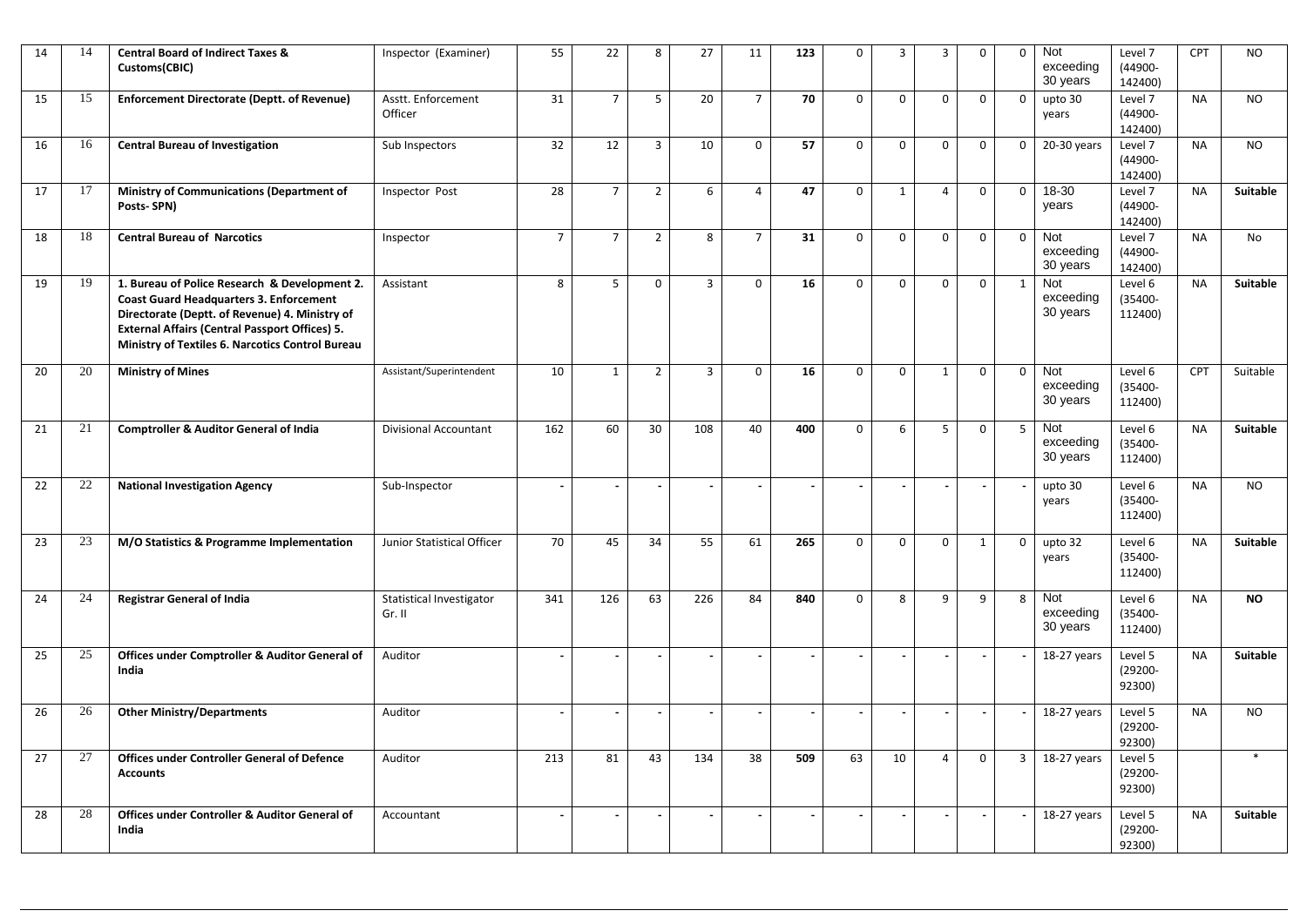| 29 | 29 | 1. Controller General of Accounts 2. Ministry of  | Accountant/Junior           | 400  | 91   | 49  | 190  | 39               | 769  | 29                       |                          | 4        |              |                | 18-27 years | Level 5    | <b>NA</b>   | Please          |
|----|----|---------------------------------------------------|-----------------------------|------|------|-----|------|------------------|------|--------------------------|--------------------------|----------|--------------|----------------|-------------|------------|-------------|-----------------|
|    |    | <b>Communications (Department of Posts-Admn.)</b> | Accountant                  |      |      |     |      |                  |      |                          |                          |          |              |                |             | (29200-    |             | see in          |
|    |    |                                                   |                             |      |      |     |      |                  |      |                          |                          |          |              |                |             | 92300)     |             | subseque        |
|    |    |                                                   |                             |      |      |     |      |                  |      |                          |                          |          |              |                |             |            |             | nt pages        |
| 30 | 30 | 1. Ministry of Textiles 2. Directorate General of | Senior Secretariat          | 41   | 14   | 6   | 24   | 14               | 99   | 6                        |                          |          | $\mathbf{3}$ |                | 18-27 years | Level 4    | <b>NA</b>   | Please          |
|    |    | Defence Estates (Ministry of Defence) 3. Central  | Assistant/Upper Division    |      |      |     |      |                  |      |                          |                          |          |              |                |             | $(25500 -$ |             | see in          |
|    |    | <b>Bureau of Narcotics</b>                        | Clerk                       |      |      |     |      |                  |      |                          |                          |          |              |                |             | 81100)     |             | subseque        |
|    |    |                                                   |                             |      |      |     |      |                  |      |                          |                          |          |              |                |             |            |             | nt pages        |
| 31 | 31 | <b>Central Board of Direct Taxes (CBDT)</b>       | <b>Tax Assistant</b>        | 629  | 213  | 121 | 385  | 108              | 1456 | 142                      | 18                       | 19       | 17           | 8 <sup>1</sup> | 18-27 years | Level 4    | <b>DEST</b> | <b>Suitable</b> |
|    |    |                                                   |                             |      |      |     |      |                  |      |                          |                          |          |              |                |             | $(25500 -$ |             |                 |
|    |    |                                                   |                             |      |      |     |      |                  |      |                          |                          |          |              |                |             | 81100)     |             |                 |
| 32 | 32 | <b>Central Board of Indirect Taxes &amp;</b>      | Tax Assistant               | 197  | 55   | 41  | 95   | 41               | 429  | 25                       | $\overline{\phantom{a}}$ | 5        |              |                | 18-27 years | Level 4    | <b>DEST</b> | <b>Suitable</b> |
|    |    | Customs(CBIC)                                     |                             |      |      |     |      |                  |      |                          |                          |          |              |                |             | $(25500 -$ |             |                 |
|    |    |                                                   |                             |      |      |     |      |                  |      |                          |                          |          |              |                |             | 81100)     |             |                 |
|    |    |                                                   |                             |      |      |     |      |                  |      |                          |                          |          |              |                |             |            |             |                 |
| 33 | 33 | <b>Central Bureau of Narcotics</b>                | Sub-Inspector(Narcotics)    | 11   |      |     |      | $6 \overline{6}$ | 32   | $\mathbf{1}$             | $\Omega$                 | $\Omega$ | 0            | $\mathbf{0}$   | 18-27 years | Level 4    | <b>NA</b>   | NO.             |
|    |    |                                                   | $-2400$                     |      |      |     |      |                  |      |                          |                          |          |              |                |             | $(25500 -$ |             |                 |
|    |    |                                                   |                             |      |      |     |      |                  |      |                          |                          |          |              |                |             | 81100)     |             |                 |
| 34 | 34 | DTE General Border Roads Organisation (MOD)       | <b>Upper Division Clerk</b> |      |      |     |      |                  |      | $\overline{\phantom{a}}$ |                          |          | $\sim$       |                | 18-27 years | Level 4    | <b>NA</b>   | <b>NO</b>       |
|    |    | - (Only for Male Candidates)                      |                             |      |      |     |      |                  |      |                          |                          |          |              |                |             | $(25500 -$ |             |                 |
|    |    |                                                   |                             |      |      |     |      |                  |      |                          |                          |          |              |                |             | 81100)     |             |                 |
|    |    |                                                   |                             |      |      |     |      |                  |      |                          |                          |          |              |                |             |            |             |                 |
|    |    |                                                   |                             | 3674 | 1242 | 667 | 2198 | 801              | 8582 | 282                      | 117                      | 107      | 39           | 46             |             |            |             |                 |
|    |    |                                                   |                             |      |      |     |      |                  |      |                          |                          |          |              |                |             |            |             |                 |

| S No | Post<br>code | <b>Name of Department</b>                                      | Name of Post | UR | SC | <b>ST</b> | <b>OBC</b> | <b>EWS</b> | Total | <b>ESM</b>  | OH | <b>HH</b>   | VH          | OTH<br><b>ERS</b><br>PW<br>D | <b>AGE limit</b> | GP                            | CPT/<br><b>DEST</b> | <b>If Post</b><br>suitable<br>for<br>Colour<br><b>Blind</b><br>Persons<br>(As<br>reported<br>by user<br>Deptts.) |
|------|--------------|----------------------------------------------------------------|--------------|----|----|-----------|------------|------------|-------|-------------|----|-------------|-------------|------------------------------|------------------|-------------------------------|---------------------|------------------------------------------------------------------------------------------------------------------|
|      | 8            | <b>Ministry of Electronics &amp; Information</b><br>Technology | Assistant    |    | 0  |           |            |            | 6     | 0           |    | 0           | $\Omega$    | $\mathbf 0$                  | upto 30<br>years | Level 7<br>(44900-<br>142400) | <b>NA</b>           | Suitable                                                                                                         |
|      | 8            | <b>Ministry of Parliamentary Affairs</b>                       | Assistant    |    | 0  | 0         | 0          |            |       | $\mathbf 0$ |    | 0           | $\mathbf 0$ | 0                            | 20-30 years      | Level 7<br>(44900-<br>142400) | <b>NA</b>           | <b>Suitable</b>                                                                                                  |
|      |              |                                                                |              |    | 0  | 0         |            |            | -9    | 0           |    | $\mathbf 0$ | 0           | 0                            |                  |                               |                     |                                                                                                                  |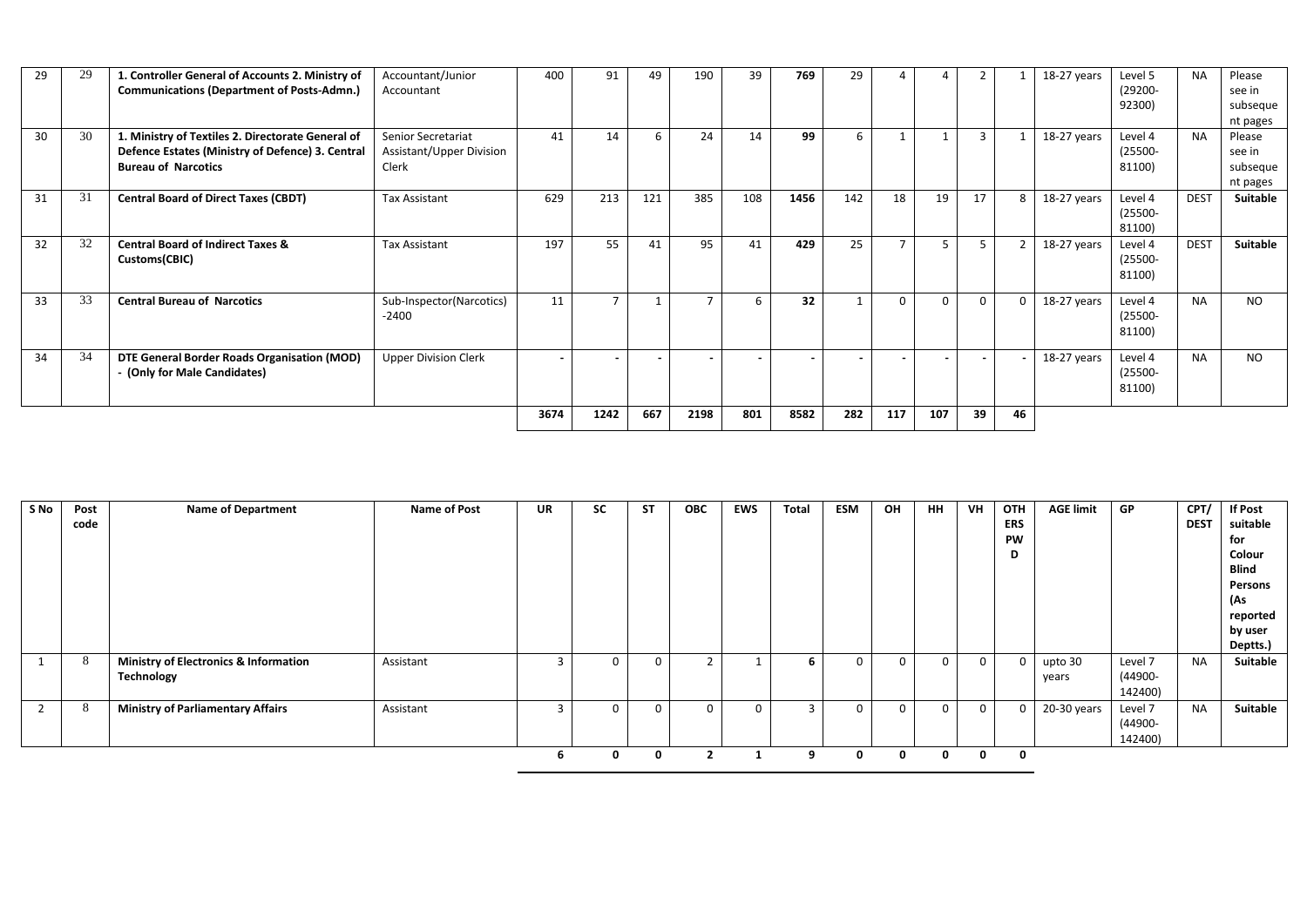| S No         | Post<br>code | <b>Name of Department</b>              | <b>Name of Post</b>              | <b>UR</b> | <b>SC</b> | <b>ST</b> | <b>OBC</b>     | <b>EWS</b>   | <b>Total</b> | <b>ESM</b>  | OH       | HH.      | VH           | OTH<br><b>ERS</b> | <b>AGE limit</b> | GP      | CPT/<br><b>DEST</b> | <b>If Post</b><br>suitable |
|--------------|--------------|----------------------------------------|----------------------------------|-----------|-----------|-----------|----------------|--------------|--------------|-------------|----------|----------|--------------|-------------------|------------------|---------|---------------------|----------------------------|
|              |              |                                        |                                  |           |           |           |                |              |              |             |          |          |              | <b>PW</b>         |                  |         |                     | for                        |
|              |              |                                        |                                  |           |           |           |                |              |              |             |          |          |              | D                 |                  |         |                     | Colour                     |
|              |              |                                        |                                  |           |           |           |                |              |              |             |          |          |              |                   |                  |         |                     | Blind                      |
|              |              |                                        |                                  |           |           |           |                |              |              |             |          |          |              |                   |                  |         |                     | Persons                    |
|              |              |                                        |                                  |           |           |           |                |              |              |             |          |          |              |                   |                  |         |                     | (As                        |
|              |              |                                        |                                  |           |           |           |                |              |              |             |          |          |              |                   |                  |         |                     | reported                   |
|              |              |                                        |                                  |           |           |           |                |              |              |             |          |          |              |                   |                  |         |                     | by user                    |
|              |              |                                        |                                  |           |           |           |                |              |              |             |          |          |              |                   |                  |         |                     | Deptts.)                   |
|              | 10           | <b>Central Administrative Tribunal</b> | <b>Assistant Section Officer</b> | З         | $\Omega$  |           |                | $\Omega$     |              | $\Omega$    | $\Omega$ | $\Omega$ | $\mathbf{0}$ | $\Omega$          | 18-30 years      | Level 7 | <b>NA</b>           | Suitable                   |
|              |              |                                        |                                  |           |           |           |                |              |              |             |          |          |              |                   |                  | (44900- |                     |                            |
|              |              |                                        |                                  |           |           |           |                |              |              |             |          |          |              |                   |                  | 142400) |                     |                            |
| 2            | 10           | <b>Central Vigilance Commission</b>    | <b>Assistant Section Officer</b> |           | $\Omega$  | $\Omega$  | $\Omega$       | $\Omega$     |              | $\Omega$    | $\Omega$ | $\Omega$ | $\mathbf{0}$ | $\Omega$          | 20-30 years      | Level 7 | <b>NA</b>           | Suitable                   |
|              |              |                                        |                                  |           |           |           |                |              |              |             |          |          |              |                   |                  | (44900- |                     |                            |
|              |              |                                        |                                  |           |           |           |                |              |              |             |          |          |              |                   |                  | 142400) |                     |                            |
| $\mathbf{3}$ | 10           | <b>Election Commission</b>             | <b>Assistant Section Officer</b> | h         |           | h         | $\overline{2}$ | $\Omega$     |              |             | $\Omega$ | $\Omega$ | $\Omega$     | $\Omega$          | upto 30          | Level 7 | <b>NA</b>           | <b>Suitable</b>            |
|              |              |                                        |                                  |           |           |           |                |              |              |             |          |          |              |                   | years            | 44900-  |                     |                            |
|              |              |                                        |                                  |           |           |           |                |              |              |             |          |          |              |                   |                  | 142400) |                     |                            |
|              |              |                                        |                                  | b         |           | 3         | 3              | $\mathbf{o}$ | 13           | $\mathbf 0$ | 0        | 0        | $\mathbf{0}$ | 0                 |                  |         |                     |                            |

| S No           | Post<br>code | <b>Name of Department</b>                                  | <b>Name of Post</b> | <b>UR</b>      | <b>SC</b>      | <b>ST</b> | <b>OBC</b>   | <b>EWS</b>  | <b>Total</b>   | <b>ESM</b>  | OH           | <b>HH</b>    | VH           | <b>OTH</b><br><b>ERS</b><br>PW<br>D | <b>AGE limit</b>             | <b>GP</b>                        | CPT/<br><b>DEST</b> | <b>If Post</b><br>suitable<br>for<br>Colour<br><b>Blind</b><br>Persons<br>(As<br>reported<br>by user<br>Deptts.) |
|----------------|--------------|------------------------------------------------------------|---------------------|----------------|----------------|-----------|--------------|-------------|----------------|-------------|--------------|--------------|--------------|-------------------------------------|------------------------------|----------------------------------|---------------------|------------------------------------------------------------------------------------------------------------------|
| 1              | 19           | <b>Bureau of Police Research &amp; Development</b>         | Assistant           | $\mathbf 0$    | $\Omega$       | $\Omega$  | 1            | $\mathbf 0$ | $\mathbf{1}$   | $\mathbf 0$ | $\mathbf 0$  | $\mathbf 0$  | $\mathbf 0$  | $\mathbf{0}$                        | upto 30<br>years             | Level 6<br>(35400-<br>112400)    | <b>NA</b>           | <b>Suitable</b>                                                                                                  |
| $\overline{2}$ | 19           | <b>Coast Guard Headquarters</b>                            | Assistant           | $\overline{2}$ | $\mathbf{0}$   | 0         | $\Omega$     | $\mathbf 0$ | $\mathbf{2}$   | $\mathbf 0$ | $\mathbf{0}$ | 0            | $\mathbf{0}$ | $\mathbf{0}$                        | upto 30<br>years             | Level 6<br>$(35400 -$<br>112400) | <b>NA</b>           | <b>Suitable</b>                                                                                                  |
| $\overline{3}$ | 19           | <b>Enforcement Directorate (Deptt. of Revenue)</b>         | Assistant           | $\mathbf{1}$   | $\overline{2}$ | $\Omega$  | $\mathbf{1}$ | $\mathbf 0$ | $\Delta$       | $\Omega$    | $\mathbf 0$  | $\mathbf 0$  | $\mathbf 0$  | $\Omega$                            | upto 30<br>years             | Level 6<br>(35400-<br>112400)    | <b>NA</b>           | <b>Suitable</b>                                                                                                  |
| 4              | 19           | Ministry of External Affairs (Central Passport<br>Offices) | Assistant           | $\overline{2}$ | $\overline{2}$ | $\Omega$  | 1            | $\mathbf 0$ | 5              | $\mathbf 0$ | $\mathbf{0}$ | $\mathbf{0}$ | $\mathbf 0$  | 1                                   | Not<br>exceeding<br>30 years | Level 6<br>$(35400 -$<br>112400) | <b>NA</b>           | <b>Suitable</b>                                                                                                  |
| -5             | 19           | M/O Textiles                                               | Assistant           | $\overline{2}$ | $\Omega$       | $\Omega$  | $\Omega$     | $\Omega$    | $\overline{2}$ | $\mathbf 0$ | $\Omega$     | $\mathbf 0$  | $\mathbf 0$  | $\Omega$                            | Not<br>exceeding<br>30 years | Level 6<br>(35400-<br>112400)    | <b>NA</b>           | <b>Suitable</b>                                                                                                  |
| 6              | 19           | <b>Narcotics Control Bureau</b>                            | Assistant           | $\mathbf{1}$   |                | $\Omega$  | $\Omega$     | $\mathbf 0$ | $\overline{2}$ | $\mathbf 0$ | $\mathbf 0$  | $\mathbf{0}$ | $\mathbf{0}$ | $\mathbf{0}$                        | upto 30<br>years             | Level 6<br>(35400-<br>112400)    | <b>NA</b>           | <b>NO</b>                                                                                                        |
|                |              |                                                            |                     | 8              | 5.             | 0         | 3            | 0           | 16             | $\mathbf 0$ | $\mathbf 0$  | $\mathbf 0$  | $\mathbf 0$  | $\mathbf{1}$                        |                              |                                  |                     |                                                                                                                  |